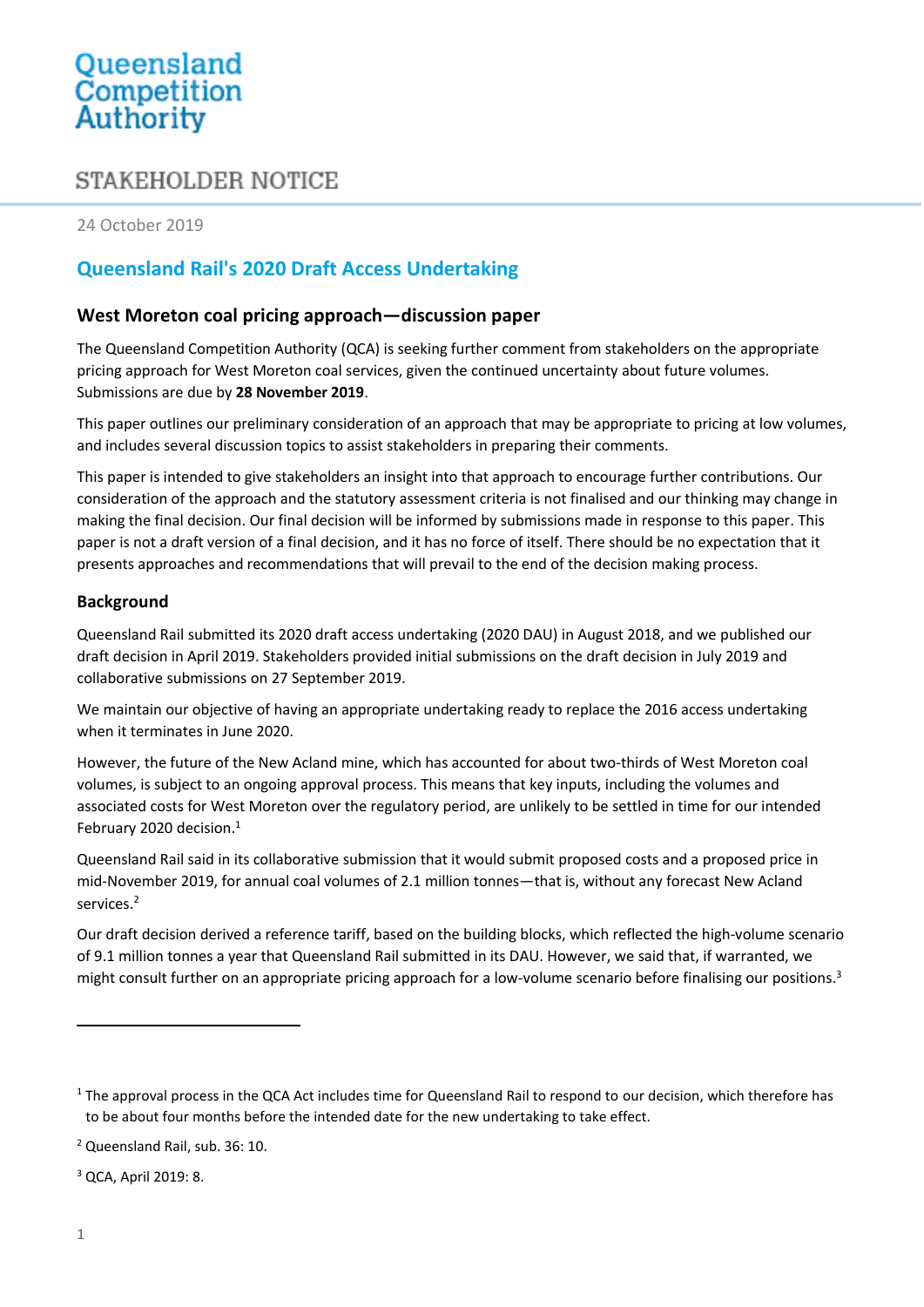## **Pricing at low volumes**

We consider that there is merit in having a reference tariff for West Moreton coal services at low volumes, assessed using the building blocks, to promote consistency, transparency and timeliness. However, the loss of two-thirds of volumes on West Moreton, even if only transitory, is a significant factor that must be accounted for and may require some material changes to the pricing approach, possibly including making the reference tariff the ceiling price for negotiating an access charge.

While the 2020 DAU and our draft decision provided some preliminary analysis of costs at 2.1 million tonnes, we are now assessing those costs in more detail. This will include having regard to the further submission Queensland Rail has said it will provide in mid-November. However, based on the information we already have, we are keen to explore stakeholders' views on the need for:

- price flexibility, including an ability for parties to negotiate access charges away from the reference tariff
- an endorsed variation event, to adjust the reference tariff if there is a significant increase in contracted volumes on West Moreton
- an approach to account for capitalised losses.

These considerations are addressed in turn below.

#### **Price flexibility**

We consider it may be appropriate to provide flexibility for Queensland Rail and its customers to negotiate access charges that are lower than the reference tariff, and for the QCA to be able to determine disputes about access charges without being bound to that reference tariff (ceiling price).

Queensland Rail has estimated that the building blocks price for West Moreton at annual volumes of 2.1 million tonnes would be about three times that approved for the 2016 access undertaking. <sup>4</sup> This would most likely be beyond the willingness to pay of any affected access holder or seeker. Queensland Rail has said it would not seek to charge such a high price, and the West Moreton users have argued that access charges at those levels would be economically unviable, and likely to be beyond their willingness to pay.<sup>5</sup>

The standard access agreement (SAA) provides for access charges to be varied if there is a change in the reference tariff under Queensland Rail's access undertaking.<sup>6</sup> If the parties are unable to agree on how the access charges should be varied, then they can turn to the dispute resolution process.<sup>7</sup> However, the 2020 DAU (like the 2016 undertaking) requires that the access charge for the reference train service be consistent with the reference tariff. $8$ 

We are concerned that the overall effect of the SAA and 2020 DAU provisions could be that the reference tariff in the undertaking 'locks in' the access charge, rather than simply being a guide or ceiling for negotiations. In particular, the QCA Act requires that, in an arbitration, the QCA 'must not make an access determination that is inconsistent with the approved access undertaking' for the service (s. 119(1)(a) of the *Queensland Competition* 

<sup>4</sup> Queensland Rail, sub. 2: 42.

 $5$  Queensland Rail, sub. 2: 11; New Hope sub. 14: 15, sub. 33: 14-16; Yancoal, sub. 16: 3; sub. 27: 12.

<sup>&</sup>lt;sup>6</sup> See cl. 18.1 of the SAA for the 2016 access undertaking, which Queensland Rail has proposed to carry through unchanged in the 2020 DAU. In reviewing a change in the access charge, Queensland Rail must have regard to the reference tariff, any differences from the reference train service, and 'any other relevant provision of the access undertaking'.

<sup>&</sup>lt;sup>7</sup> See cl. 19 of the 2016 undertaking SAA.

 $8$  See cls. 3.0(b) and 3.3(c) of the 2020 DAU.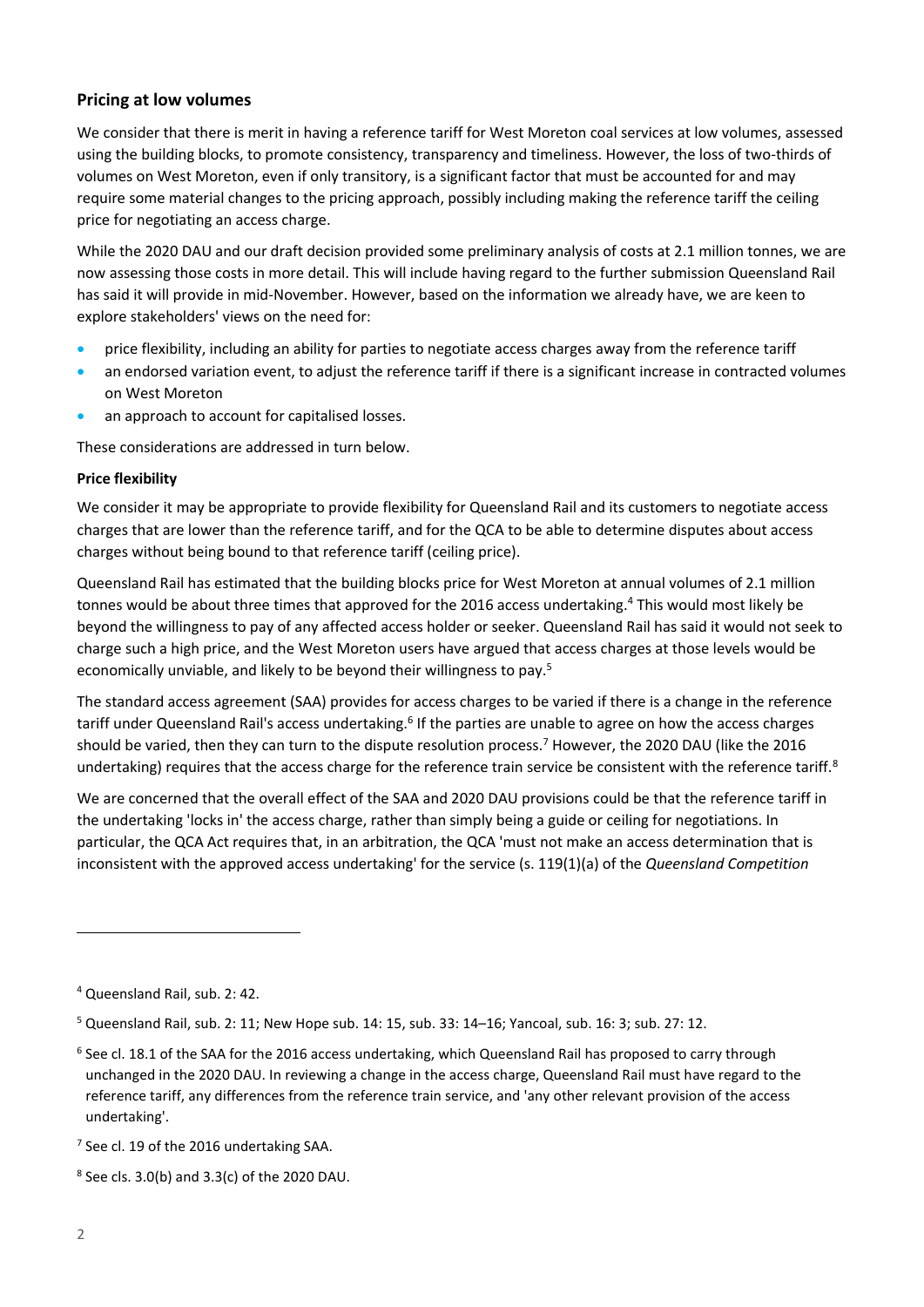Authority Act 1997 (QCA Act)<sup>9</sup>). We are also mindful of the possible effects the 2020 DAU provisions might have on existing access holders.

A 'locked-in' access charge might require Queensland Rail to seek to charge more than its customers were willing to pay, which might be against the interests of access seekers and access holders (ss. 138(2)(e), (h)). And, to the extent that hampered Queensland Rail's ability to retain existing customers and find new customers for unused capacity, it might be against Queensland Rail's interests as well (s. 138(2)(b)). Discouraging coal customers from using the service might also make it more difficult for Queensland Rail to recover the efficient costs of providing access  $(ss. 138(2)(g), 168A(a)).$ 

We therefore consider it may be appropriate to amend the 2020 DAU to:

- (a) make it clear that the access charge for the reference train service need not be consistent with the reference tariff (i.e. that it may be lower)
- (b) provide that the QCA, in arbitrating an access dispute, need not necessarily apply the reference tariff as the access charge for the reference train service
- (c) make consequential changes, including to the take or pay and relinquishment fee provisions, and to the SAA, which would be necessary to give effect to flexibility for the parties to negotiate access charges.

This may promote efficient use of the West Moreton system, where the access charges encourage customers to use the network, while maximising the revenue that Queensland Rail can recoup, below the standalone cost of providing access (ss. 138(2)(a), (g), 168A(a)). For similar reasons, it may be in the interests of Queensland Rail, including its interest in maximising recovery of its sunk costs (ss. 138(2)(b), (g), 168A(a)). Allowing for access charges to be lower than the reference tariff may also be in the interests of access seekers and access holders and may promote the efficient use of rail infrastructure and competition in dependent markets, particularly at low volumes (ss. 138(2)(a), (d), (e), (h)).

#### Summary 1

Our preliminary consideration is that it may be appropriate for Queensland Rail to amend the 2020 DAU to:

- (a) specify that the access charge for the reference train service need not be consistent with the reference tariff
- (b) specify that the QCA, in arbitrating an access dispute, will not necessarily apply the reference tariff to the reference train service
- (c) make consequential amendments, including to the take-or-pay and relinquishment fee provisions, and to the SAA, which would be necessary to make an access charge that is not calculated by reference to the reference tariff operate effectively.

#### **Endorsed variation event—increased contract volumes**

Our preliminary pricing approach has been constructed having regard to current information available about forecast volumes (2.1 million tonnes a year). However, volumes could increase, potentially significantly, during the term of the undertaking. Queensland Rail has submitted that it still expects low West Moreton coal volumes in the early years of the 2020 DAU period to be 'transitory'.<sup>10</sup>

<sup>&</sup>lt;sup>9</sup> Unless otherwise stated, references to statutory sections are to the QCA Act.

<sup>10</sup> Queensland Rail, sub. 36: 10.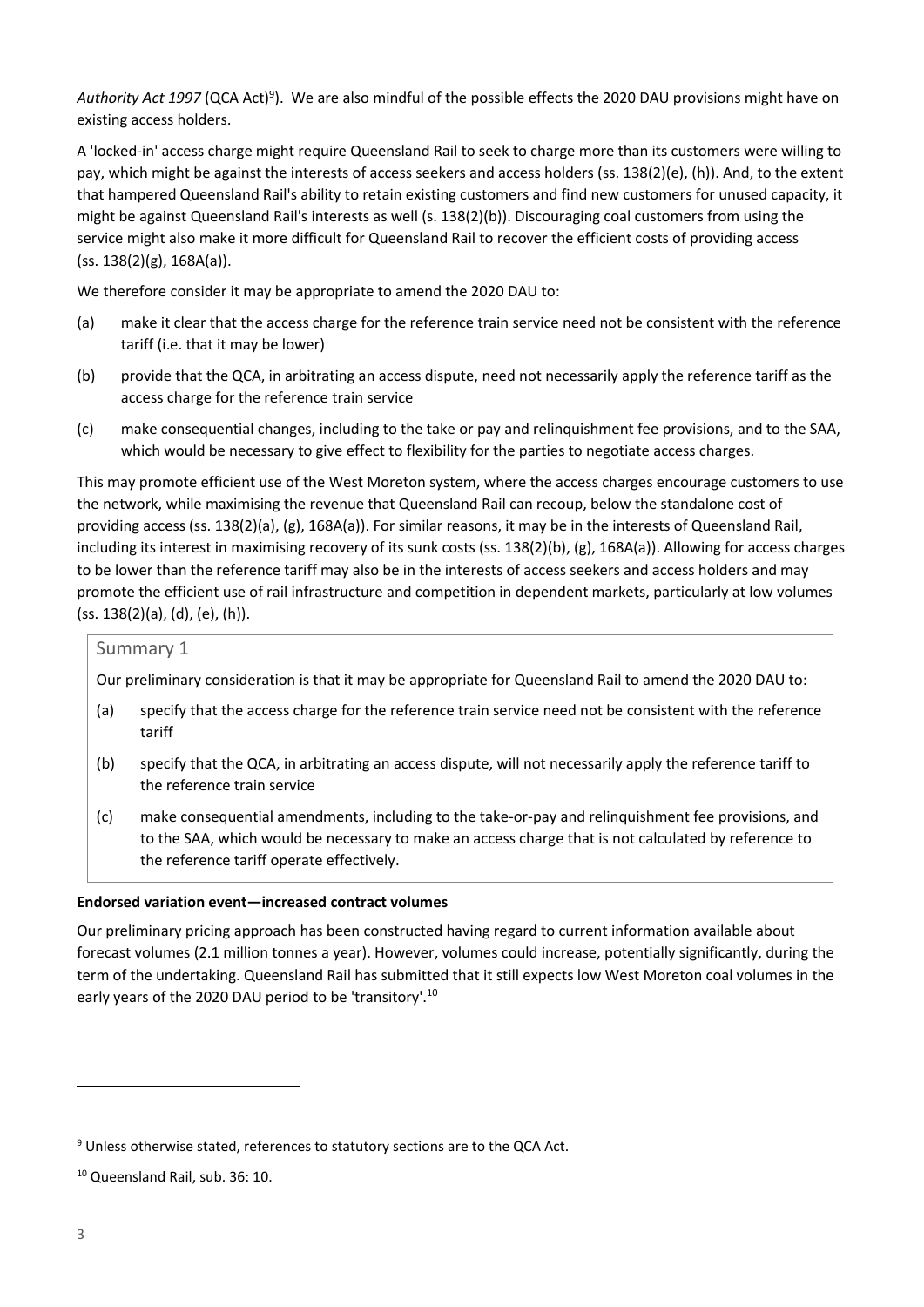Mechanisms to vary reference tariffs in response to increasing volumes are one way to address material changes in circumstances.

While the 2020 DAU requires Queensland Rail to submit endorsed variation events to vary the reference tariffs in certain circumstances, this does not include resetting tariffs if contracted volumes are greater than the forecasts used to develop the tariffs. Our draft decision suggested such a mechanism might be appropriate if the volume forecasts used were substantially less than the capacity that was available for coal services to contract.<sup>11</sup> West Moreton users have said that endorsed variation events for increases in contracted coal services should be available. 12

We consider that it may be appropriate to provide a process for recalculating the reference tariffs to reflect additional contracting. This mechanism will reduce the reference tariff, having regard to efficient costs. Any resulting adjustment would need to take into account capitalised losses (discussed below).

We accept that in the near term, with very low volumes, any impact of the price reset mechanism is likely to be small (and will in any event be indirect) to the extent that the access charge being paid is less than the reference tariff. However if, as stakeholders suggest, volumes return to levels more akin to the 'high-volume' scenario, the potential benefits from contracting additional volumes (to realise lower prices) may increase. At those volumes, the reference tariff is likely to decline to a level that is within the range access holders and seekers are willing to pay. In this way, providing for an endorsed variation event for increased contract volumes may promote the economically efficient use of, operation of, and investment in the network (s. 138(2)(a)) and may be in the interests of access seekers and access holders (ss. 138(2)(e), (h)). It may also be in the interests of Queensland Rail, to the extent it promotes revenue adequacy (ss. 138(2)(b), (g), 168A(a)).

#### Summary 2

Our preliminary consideration is that it may be appropriate for Queensland Rail to amend the 2020 DAU to require an endorsed variation event when contract volumes are greater than the volume forecasts used to assess the reference tariff.

#### **Loss capitalisation**

We consider that it may be appropriate to account for the difference, if any, between the revenues that we have assessed as appropriate for Queensland Rail to recover efficient costs, and the actual revenue recovered by Queensland Rail through access charges.

Queensland Rail has proposed that it will apply a 'loss capitalisation' approach to the difference between approved and actual revenue, if volumes fall to a low level during the 2020 undertaking period. It has indicated that it will provide further details of how this will work in its supplementary submission in mid-November.<sup>13</sup> Stakeholders have indicated that they are open, in principle, to some degree of loss capitalisation, in particular where the approach has a 'limited life'. 14

While it is not clear whether, when or from whom any capitalised losses might be recouped under Queensland Rail's proposal, we consider it may be appropriate, in principle, to account for any accumulated shortfall in Queensland Rail's recovery of efficient costs. This may be in the interests of Queensland Rail, by providing a potential way for it to recoup efficient costs, but which it has not been able to recover through access charges (s. 138(2)(b)). For similar

<sup>11</sup> QCA, April 2019: 17.

<sup>12</sup> New Hope, sub. 24: 9–10, sub. 33: 17; Yancoal, sub. 27: 5, sub. 41: 10.

<sup>13</sup> Queensland Rail, sub. 36: 10.

<sup>14</sup> New Hope, sub. 24: 15, 33; sub. 5: 16; Yancoal, sub. 27: 13, sub. 41: 6.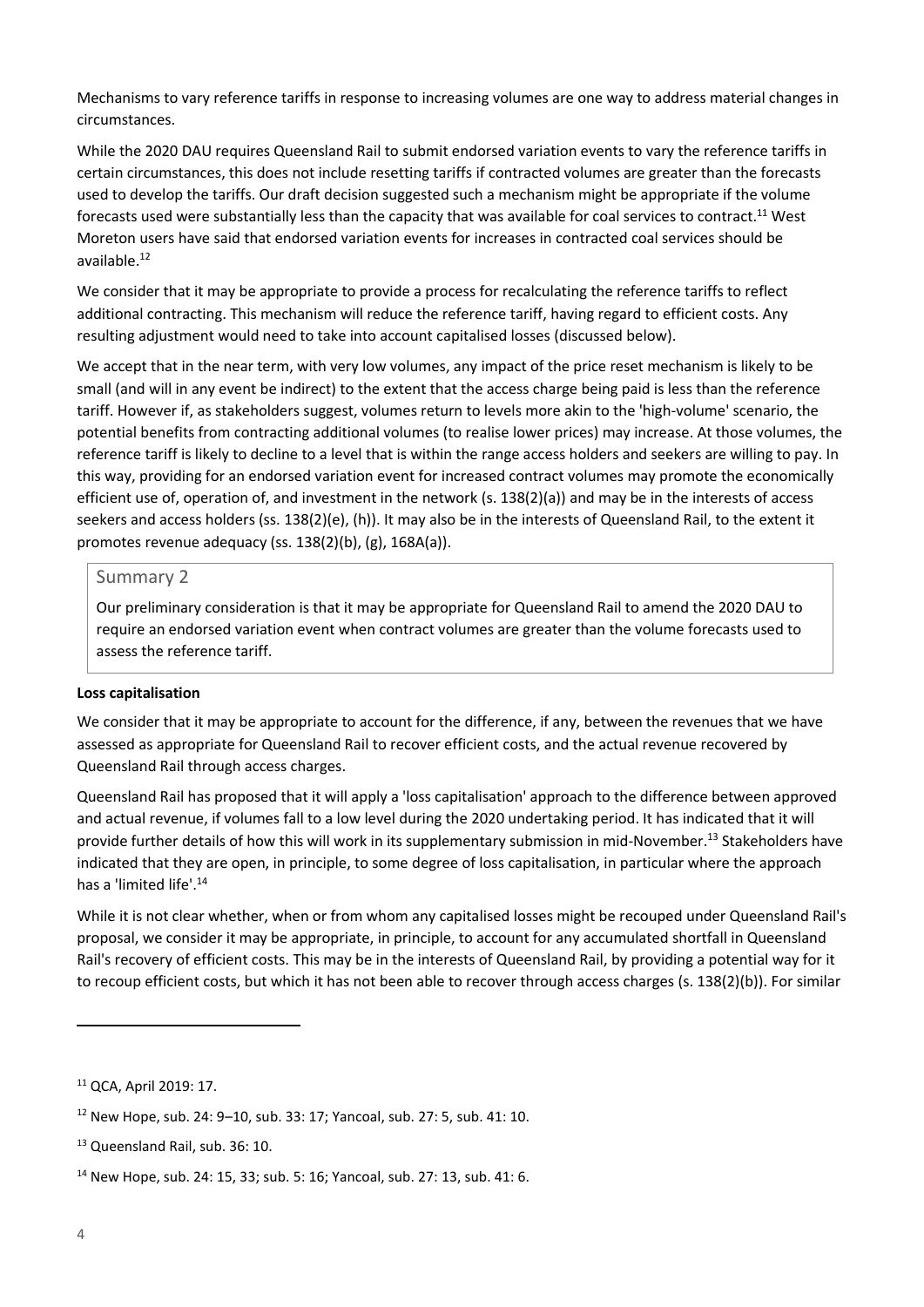reasons, it may promote efficient investment in and operation of the network, and the pricing principles (ss. 138(2)(a), (g), 168A(a)).

However, loss capitalisation will shift costs and risks between users, depending on the mix of users (current or future) and their access rights. An effective mechanism, which suits the nature of the asset and the market for access, may be required to properly account for the interests of access seekers and access holders (ss. 138(2)(e), (h)).

Our draft decision highlighted that an appropriate loss capitalisation approach would:

- (a) be symmetrical—in that any over-recovery should also be placed in this account and accrue at the WACC to offset any subsequent under-recovery
- (b) have a limited life—to prevent the accumulated amount in the under-recovery account from ballooning to a level at which there is no reasonable prospect of recovery. 15

#### Summary 3

Our preliminary consideration is that it may be appropriate, in principle, for Queensland Rail to amend the 2020 DAU so that unrecouped costs of providing access on the West Moreton system are recorded in a loss capitalisation account, to enable recovery at a later time if demand increases.

## **Role of reference tariffs at low utilisation**

Where there is a single customer, the cost and effort required to establish a reference tariff may not be warranted. This will be particularly true where the majority of available capacity is forecast to be unused. For most of Queensland Rail's network, including the Mount Isa line, access charges have been negotiated between Queensland Rail and access seekers, without a reference tariff. Access seekers have had recourse to dispute resolution during those negotiations. So the QCA, having regard to s. 138(2) of the QCA Act, and to the views of Queensland Rail and other stakeholders, may find a West Moreton reference tariff is not appropriate for the next undertaking period (i.e. starting in July 2025).

However, we consider that it may be appropriate to continue with a reference tariff for West Moreton coal (which acts as a ceiling price in negotiations) for the 2020 undertaking period, for a number of reasons, including that:

- (a) there is still a real possibility that volumes will rise sufficiently that a reference tariff falls to a level that is likely to be within the range of customers' willingness to pay. In particular, New Hope has continued to pursue the approvals required to extend the life of New Acland, and Queensland Rail has said it expects demand to recover
- (b) the information published during the process of assessing the reference tariff will also provide access seekers with transparency about likely access charges at higher volumes, and much of the work, and therefore cost, of compiling this has already been completed
- (c) having a reference tariff will enable the endorsed variation event mechanism to work should contracted volumes rise, which will provide greater certainty about likely access charges for parties considering contracting for unused capacity
- (d) moving to arrangements with no reference tariff at this time may be too abrupt, and may not give Queensland Rail, access holders or access seekers sufficient time to prepare for negotiating without a reference tariff.

<sup>15</sup> QCA, April 2019: 64.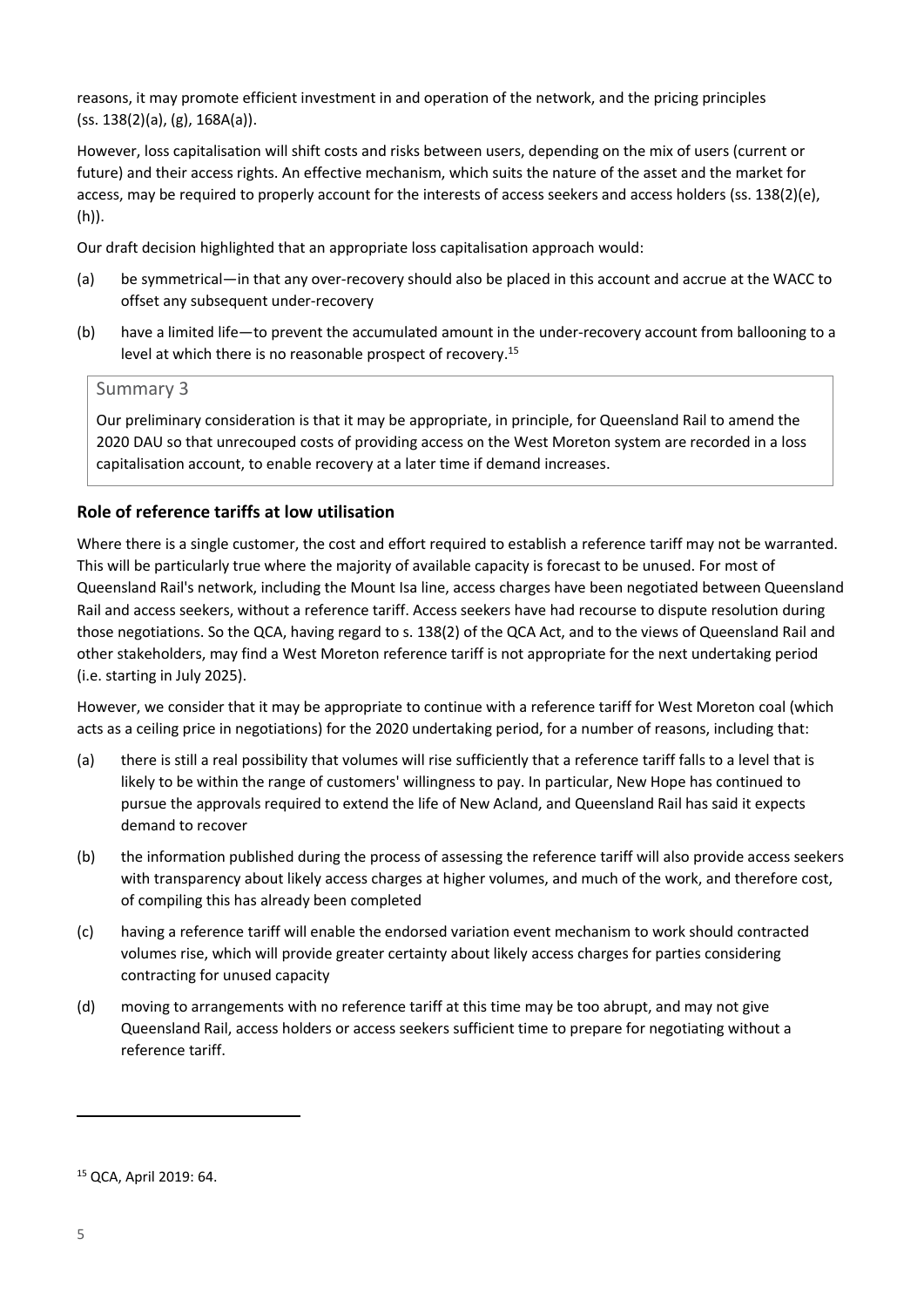Accordingly, our preliminary consideration is that the approach set out above, with a reference tariff determined, but with flexibility to move away from it, may be appropriate at this time. Further, the pricing approach, combined with loss capitalisation, may maximise the opportunity for Queensland Rail to recover the efficient costs of providing access, which may promote efficient operation of and investment in rail infrastructure (s. 138(2)(a), (b), (g), 168A(a)). It may also be in the interest of access holders and access seekers, by enabling pricing that is flexible when circumstances change and providing transparency about likely prices at high volumes (ss. 138(2)(e), (h)), and it may promote the efficient use of rail infrastructure and competition in dependent markets (ss. 138(2)(a), (d)).

# **Topics for comment**

We have developed the below list of questions to assist stakeholders in preparing further submissions on the West Moreton pricing approach in the 2020 DAU. Given stakeholders have had extensive opportunities to comment on other matters, including through initial and collaborative submissions on our draft decision, we are not inviting submissions at this time on aspects of the 2020 DAU other than the West Moreton pricing approach.

While these questions highlight some relevant matters, they do not seek to comprehensively cover all the topics raised to date, or the matters discussed above. Hence, interested parties should rely on their own analysis to determine whether there are additional matters related to the West Moreton pricing approach on which they wish to comment.

- (1) Does a 'de-coupling' of access charges from the reference tariff provide an appropriate way forward given the forecasts of low volumes and substantial unused capacity?
- (2) Is it appropriate to also 'de-couple' take or pay and relinquishment fees from the terms set out in the access undertaking?
- (3) Would 'de-coupling' access charges from the reference tariff work with existing access agreements?
- (4) Is it appropriate to include an endorsed variation event for resetting the reference tariff when contract volumes increase, if access charges are 'de-coupled' from the reference tariff?
- (5) If an endorsed variation event for increases in contracted volumes is included, should it be subject to a materiality threshold?
- (6) What features of a loss capitalisation approach are required so that it suits the nature of the West Moreton asset and the market for access?
- (7) If access charges are 'de-coupled' from the reference tariff, does our draft decision approach to estimating WACC appropriately compensate Queensland Rail?

Queensland Rail said it intended to provide further information on West Moreton costs and a proposed pricing approach at low volumes in mid-November. Stakeholders may wish to comment on that new information if it becomes available during this period for submissions.

In assessing the 2020 DAU, we will consider whether it is appropriate to approve having regard to the criteria in section 138(2) of the QCA Act. Stakeholders may wish to address these criteria in their comments on the matters discussed above, and on Queensland Rail's 2020 DAU and subsequent submissions. We will also have regard to submissions made on Queensland Rail's volume and reference train service review event and draft amending access undertaking (DAAU) under the 2016 undertaking, in so far as they are relevant.<sup>16</sup> Stakeholders are encouraged to have regard to those submissions.

<sup>&</sup>lt;sup>16</sup> These are available on our website at [https://www.qca.org.au/project/queensland-rail/2016-access](https://www.qca.org.au/project/queensland-rail/2016-access-undertaking/reference-tariff-adjustments/)[undertaking/reference-tariff-adjustments/](https://www.qca.org.au/project/queensland-rail/2016-access-undertaking/reference-tariff-adjustments/)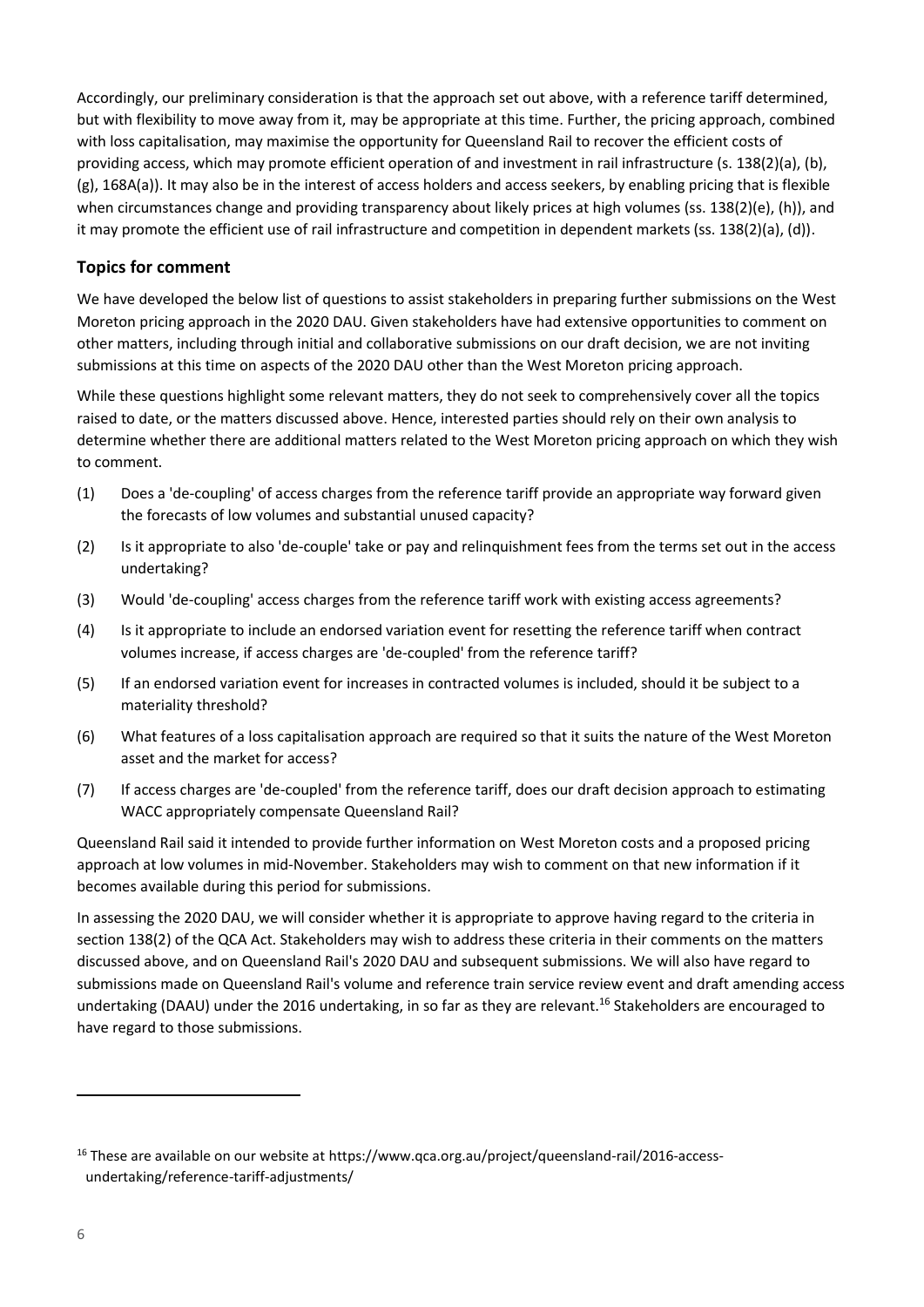# **Way forward**

We consider that publishing a final decision in February, with the objective of having a new undertaking in place on 1 July 2020, remains feasible and desirable. We accept that key inputs for the West Moreton reference tariff remain uncertain, however the approach outlined above seeks to deal with this appropriately, without delaying the approval of the new access undertaking.

The consequence may be that there will be a subsequent adjustment to the West Moreton pricing approach during the term of the 2020 undertaking, if contracted volumes increase. This might be effected through an endorsed variation event, or Queensland Rail might choose to submit a review event application or voluntary DAAU.<sup>17</sup>

<sup>&</sup>lt;sup>17</sup> Review events and voluntary DAAUs are at Queensland Rail's discretion.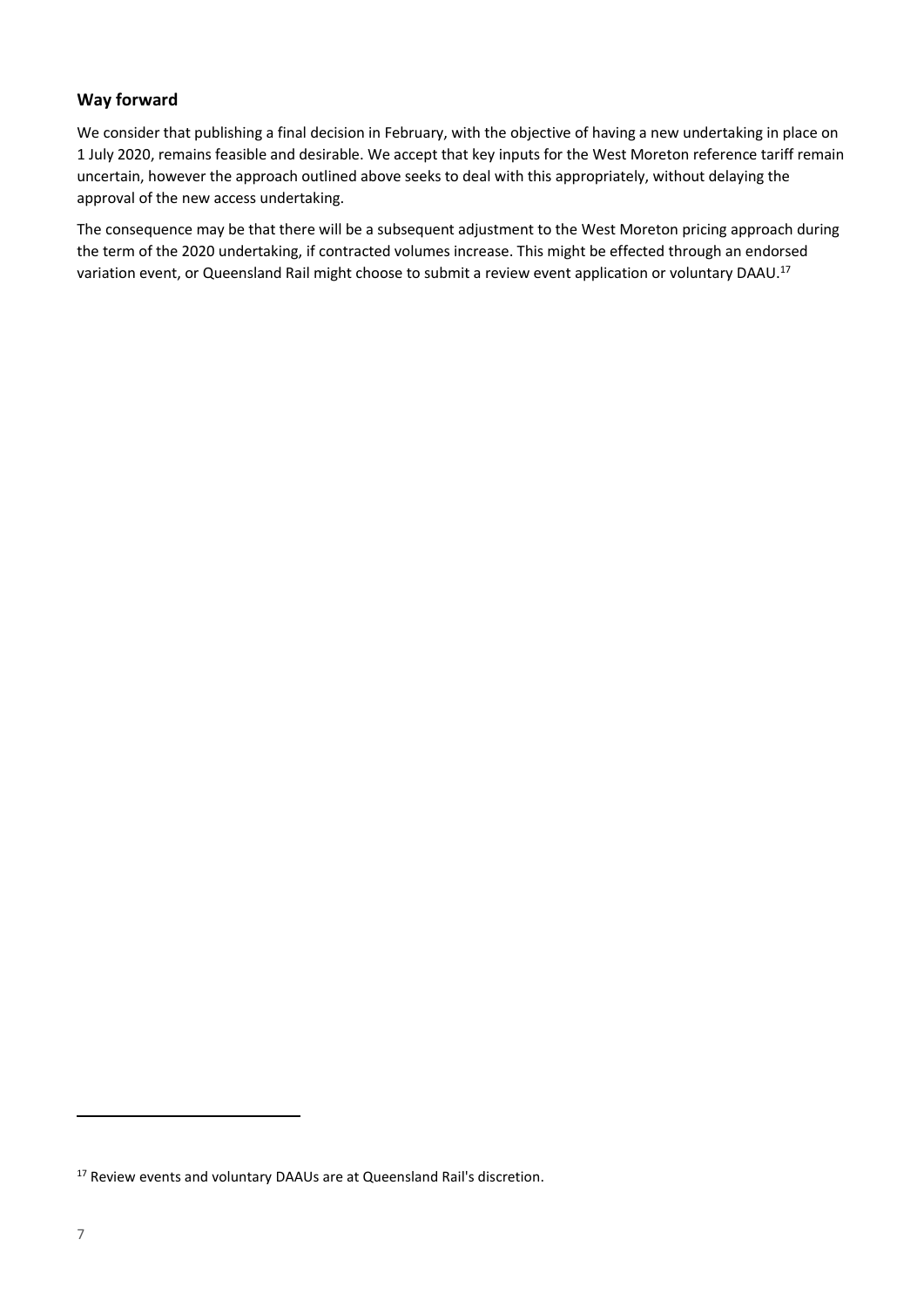# **Submissions**

# **Closing date for submissions: 28 November 2019**

Public involvement is an important element of the decision-making processes of the Queensland Competition Authority (QCA). Therefore further submissions are invited from interested parties concerning the QCA's assessment of the proposed West Moreton tariff in Queensland Rail's 2020 DAU. The QCA will take account of all submissions received within the stated timeframes

Submissions, comments or inquiries regarding this paper should be directed to:

Queensland Competition Authority GPO Box 2257 Brisbane Q 4001

Tel (07) 3222 0555 Fax (07) 3222 0599

www.qca.org.au/submissions

# **Confidentiality**

In the interests of transparency and to promote informed discussion and consultation, the QCA intends to make all submissions publicly available. However, if a person making a submission believes that information in the submission is confidential, that person should claim confidentiality in respect of the document (or the relevant part of the document) at the time the submission is given to the QCA and state the basis for the confidentiality claim.

The assessment of confidentiality claims will be made by the QCA in accordance with the *Queensland Competition Authority Act 1997*, including an assessment of whether disclosure of the information would damage the person's commercial activities and considerations of the public interest.

Claims for confidentiality should be clearly noted on the front page of the submission. The relevant sections of the submission should also be marked as confidential, so that the remainder of the document can be made publicly available. It would also be appreciated if two versions of the submission (i.e. a complete version and another excising confidential information) could be provided.

A confidentiality claim template is available on request. We encourage stakeholders to use this template when making confidentiality claims. The confidentiality claim template provides guidance on the type of information that would assist our assessment of claims for confidentiality.

## **Public access to submissions**

Subject to any confidentiality constraints, submissions will be available for public inspection at our Brisbane office, or on our website a[t www.qca.org.au.](http://www.qca.org.au/) If you experience any difficulty gaining access to documents, please contact us on (07) 3222 0555.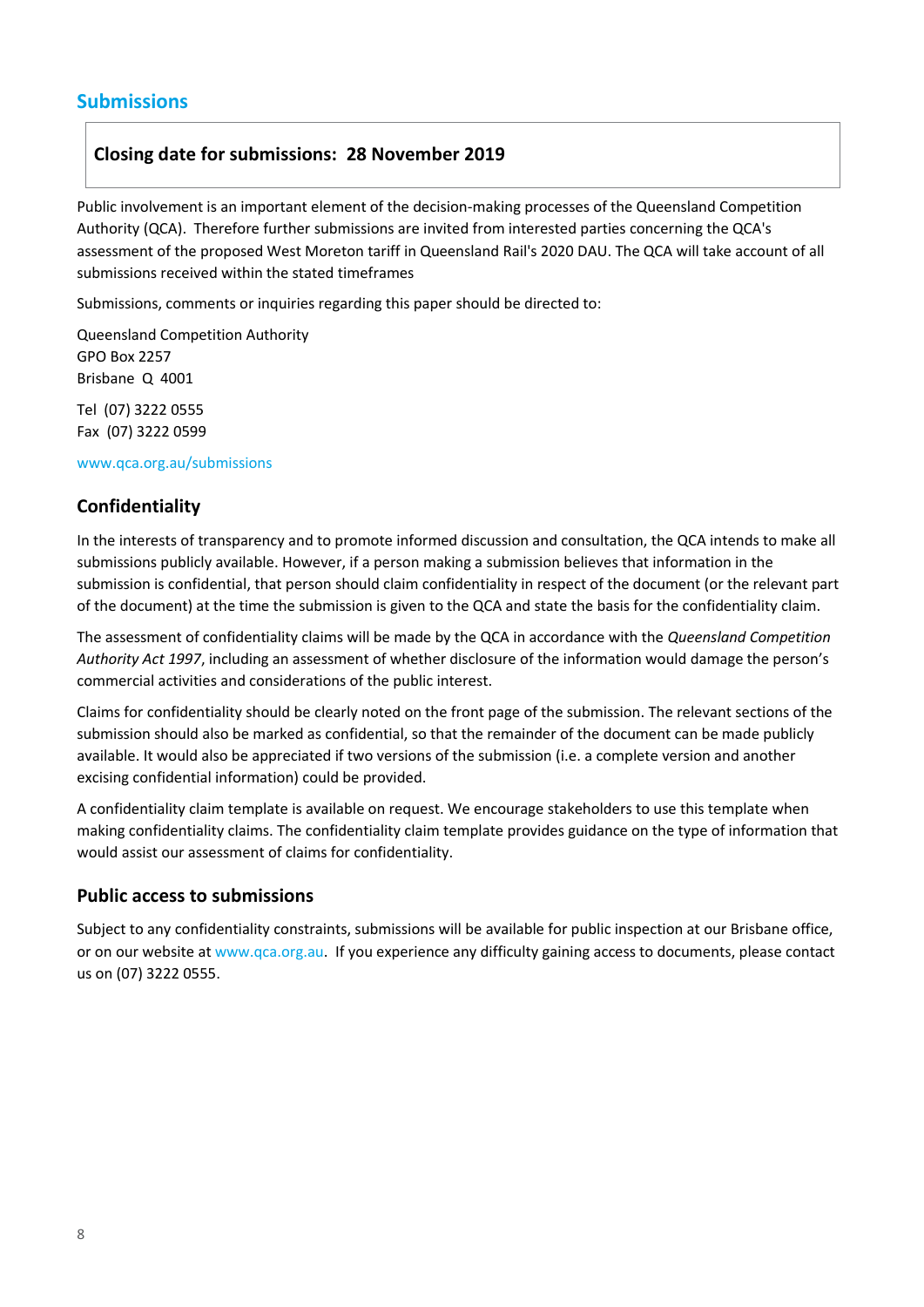# **List of submissions**

We have received the following submissions during our investigation of Queensland Rail's 2020 DAU to date. The submission numbers below are used in this discussion paper for referencing purposes. The submissions are available on our website unless otherwise indicated.

| <b>Stakeholder</b>         | <b>Submission</b>                                                                                                                            | <b>Number</b> | Date         |
|----------------------------|----------------------------------------------------------------------------------------------------------------------------------------------|---------------|--------------|
| Aurizon Bulk               | Submission on Queensland Rail's 2020 DAU                                                                                                     | 11            | 17 Oct 2018  |
|                            | Queensland Rail's 2020 Draft Access Undertaking (DAU2) [draft<br>decision response]                                                          | 22            | 11 July 2019 |
| <b>Aurizon Coal</b>        | Submission on Queensland Rail's 2020 DAU                                                                                                     | 12            | 17 Oct 2018  |
|                            | Queensland Rail's 2020 Draft Access Undertaking (DAU2) Draft<br><b>Decision Response</b>                                                     | 23            | 11 July 2019 |
|                            | Queensland Rail's Draft Access Undertaking 2 [collaborative<br>submission]                                                                   | 28            | 27 Sept 2019 |
| Glencore (Mount Isa Mines) | Queensland Rail 2020 Draft Access Undertaking [collaborative<br>submission]                                                                  | 29            | 27 Sept 2019 |
|                            | Att 1: Collaborative Undertaking and SAA Drafting                                                                                            | 30            | 27 Sept 2019 |
|                            | Att 2: Regional Network User Group Drafting                                                                                                  | 31            | 27 Sept 2019 |
| <b>Incitec Pivot</b>       | Queensland Rail's 2020 Draft Access Undertaking [collaborative<br>submission]                                                                | 32            | 27 Sept 2019 |
| New Hope                   | Cover letter                                                                                                                                 | 13            | 17 Oct 2018  |
|                            | Submission on Queensland Rail's 2020 DAU, Volume 1:<br><b>Overview and Reference Tariffs</b>                                                 | 14            | 17 Oct 2018  |
|                            | Submission on Queensland Rail's 2020 DAU, Volume 2:<br>Undertaking and Standard Access Agreement                                             | 15            | 17 Oct 2018  |
|                            | Submission in response to Queensland Competition Authority<br>Draft Decision: QR 2020 Draft Access Undertaking                               | 24            | 11 July 2019 |
|                            | Submission in response to Queensland Competition Authority<br>Draft Decision: QR 2020 Draft Access Undertaking [collaborative<br>submission] | 33            | 27 Sept 2019 |
| <b>Pacific National</b>    | Submission on Queensland Rail's 2020 DAU                                                                                                     | 17            | 7 Nov 2018   |
|                            | Draft Decision-Queensland Rail's 2020 Draft Access<br>Undertaking                                                                            | 25            | 11 July 2019 |
|                            | Further Submission-Queensland Rail's 2020 Draft Access<br>Undertaking                                                                        | 34            | 27 Sept 2019 |
| <b>Queensland Rail</b>     | 2020 Draft Access Undertaking                                                                                                                | 1             | 14 Aug 2018  |
|                            | <b>Explanatory document</b>                                                                                                                  | 2             | 14 Aug 2018  |
|                            | Att 1: West Moreton Tonnage Forecasts (not published)                                                                                        | 3             | 14 Aug 2018  |
|                            | Att 2: Independent Expert Report on Asset Beta and Equity Beta,<br>report by Frontier Economics                                              | 4             | 14 Aug 2018  |